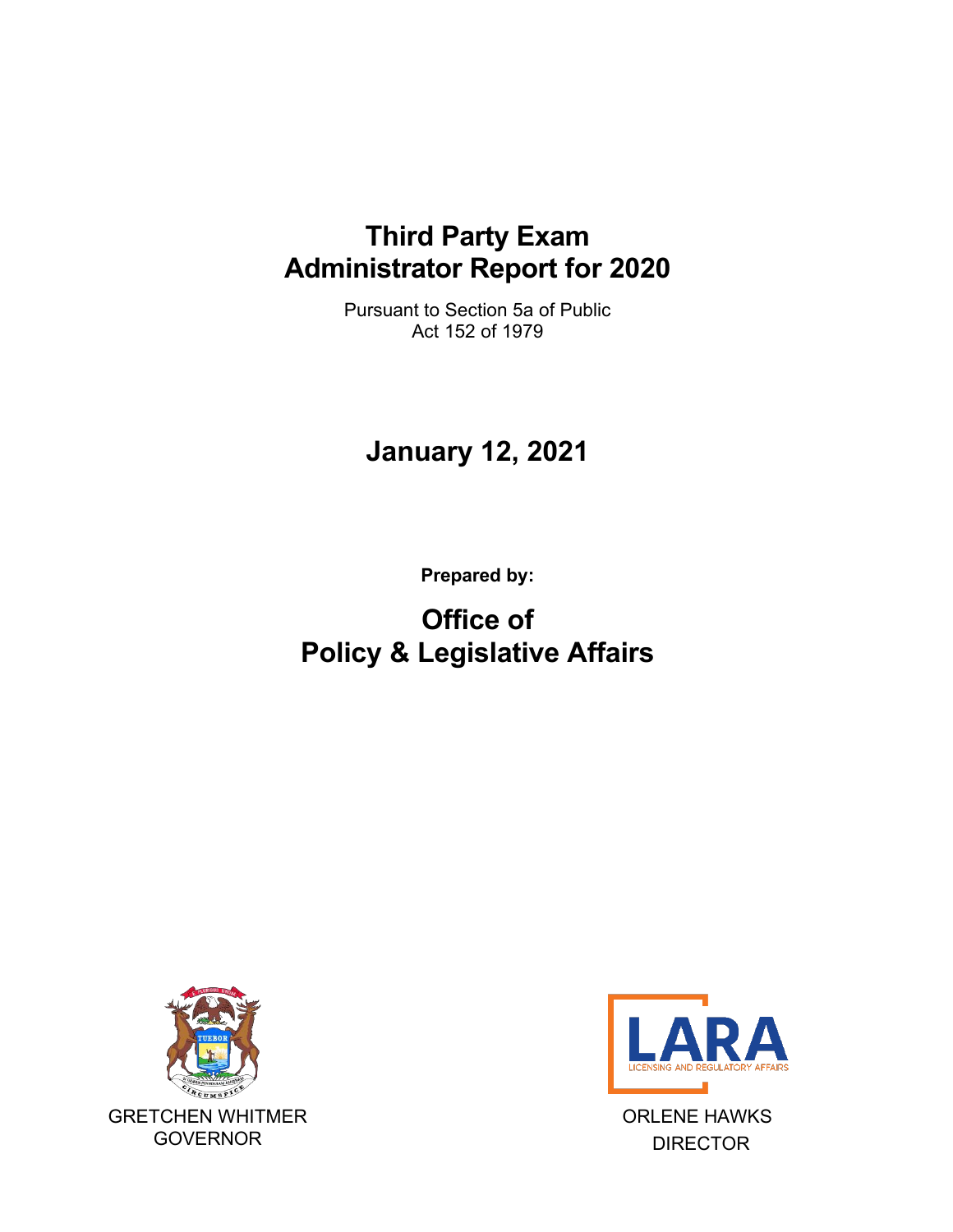#### **Executive Summary:**

The *Third Party Exam Administrator Report for 2020* contains reporting requirements which are mandated pursuant to [Section 5a\(1\) of Public](http://www.legislature.mi.gov/(S(yfgql5jzjssepm3qxw3g0qhd))/mileg.aspx?page=GetObject&objectname=mcl-338-2205a) Act 152 of 1979.

Section 5a(1) of Public Act 152 of 1979 requires the following:

#### *Sec. 5a(1) The department shall submit a report each year to the house and senate appropriations committees and the house and senate fiscal agencies for the preceding fiscal year concerning the fees charged by each third party exam administrator for each examination or test conducted by that administrator pursuant to an agreement with the department.*

Pursuant to these requirements, this report has been prepared and issued electronically to the House and Senate Appropriations Standing Committees, as well as the House and Senate Fiscal Agencies, to meet the annual reporting requirements. In addition, this report is also contained online under the following location:

• The 2020 MCL Reports section - Legislative Reports of the Department of Licensing and Regulatory Affairs website at: [www.michigan.gov/larale](http://www.michigan.gov/lara)greports.

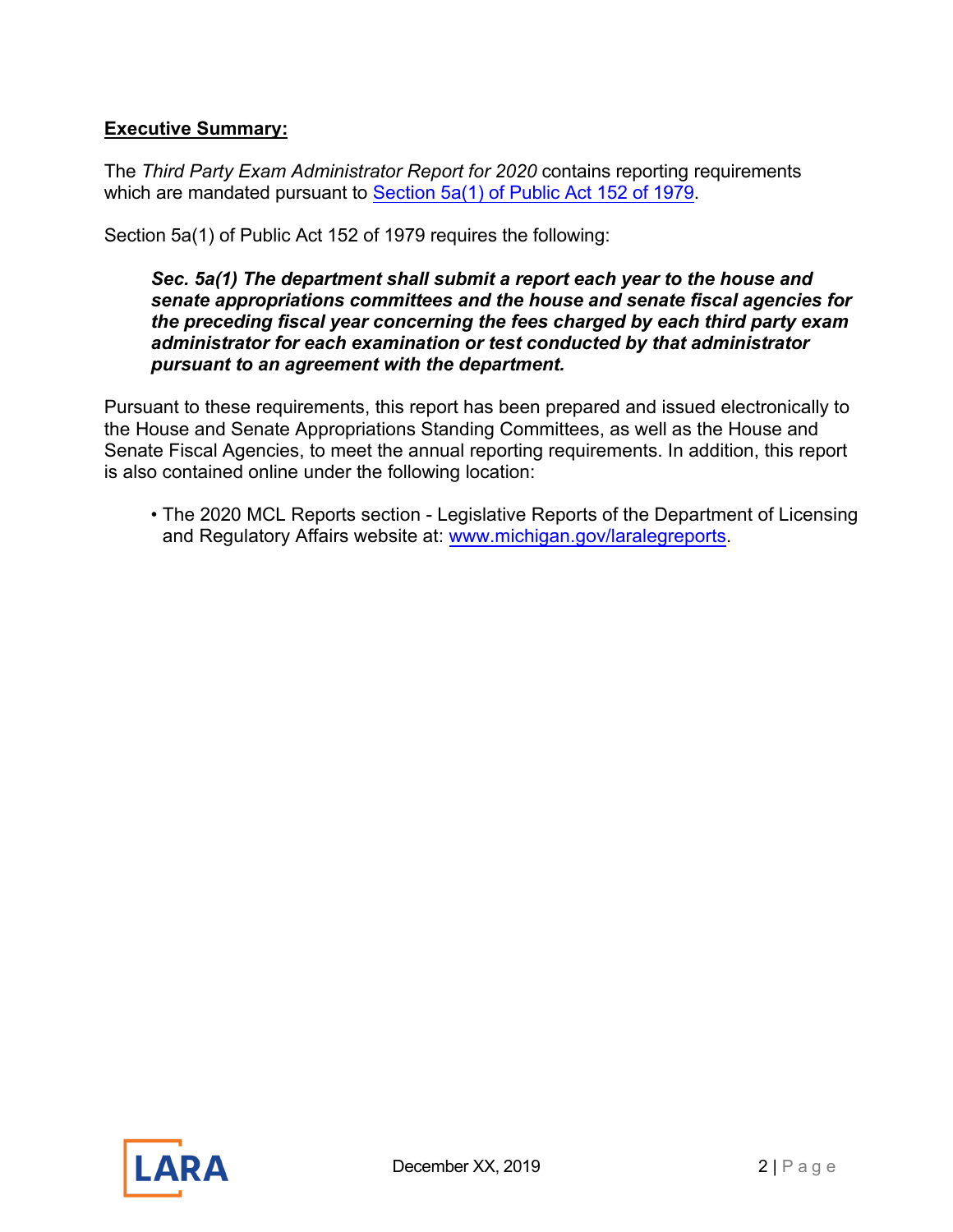| <b>Examination Title</b>                                                                       | Fee   |  |
|------------------------------------------------------------------------------------------------|-------|--|
| 1. Residential Builder:                                                                        | \$117 |  |
| 2. Builders' Salesperson                                                                       | \$85  |  |
| 3. Maintenance and Alteration Contractor Trades (M&A):                                         |       |  |
| \$70 (One Portion) / \$99 (Two Portions) / \$114 (Three Portions)                              |       |  |
| a) Basement Waterproofing                                                                      |       |  |
| b) Carpentry                                                                                   |       |  |
| c) Concrete                                                                                    |       |  |
| d) Excavation                                                                                  |       |  |
| e) Gutters                                                                                     |       |  |
| f) House Wrecking                                                                              |       |  |
| g) Insulation Work                                                                             |       |  |
| h) Masonry                                                                                     |       |  |
| i) Roofing                                                                                     |       |  |
| j) Siding                                                                                      |       |  |
| k) Screen and Storm Sash                                                                       |       |  |
| I) Swimming Pools                                                                              |       |  |
| m) Tile and Marble                                                                             |       |  |
| 4. Barber Instructor Theory Exam                                                               | \$92  |  |
| 5. Instructor for Cosmetology, Electrology, Esthetician, Manicurist, or Natural Hair Culturist | \$92  |  |
| 6. Barber:                                                                                     |       |  |
| a) Theory                                                                                      | \$92  |  |
| b) Practical                                                                                   | \$92  |  |
| 7. Cosmetology:                                                                                |       |  |
| a) Theory                                                                                      | \$92  |  |
| b) Practical                                                                                   | \$92  |  |
| 8. Electrologist:                                                                              |       |  |
| a) Theory                                                                                      | \$92  |  |
| b) Practical                                                                                   | \$92  |  |
| 9. Esthetician:                                                                                |       |  |
| a) Theory                                                                                      | \$92  |  |
| b) Practical                                                                                   | \$92  |  |